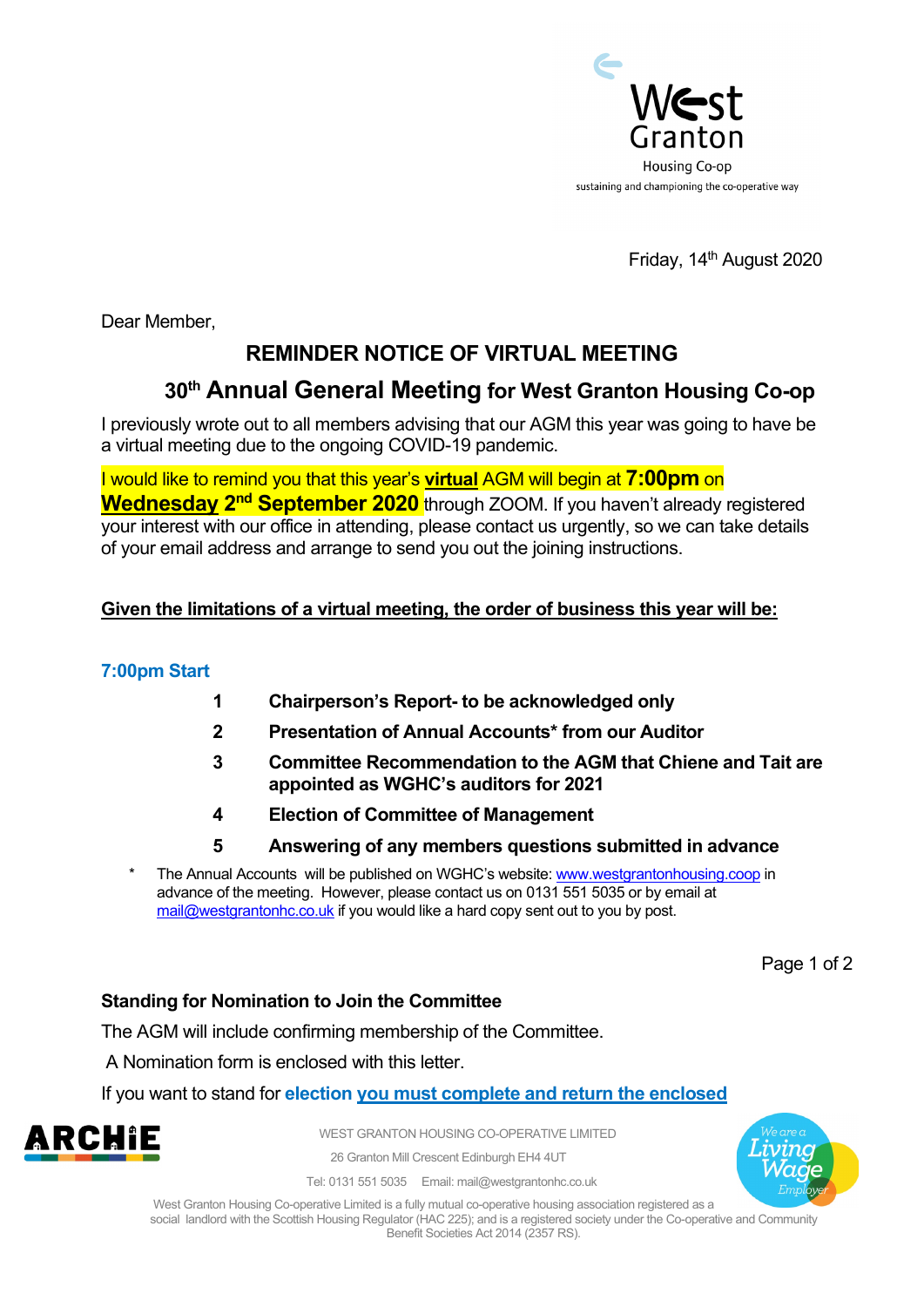### **nomination form to the office by Tuesday 25th August 2020.**

We are trying to reduce the amount of papers we send out so there will be no financial statements or minutes etc sent out this year. These can be found on the web site or you can ask the office to send you hard copies.

#### **Appointing a Proxy Representative**

If you can't make it to the AGM, you can appoint someone as your "proxy" by completing a form and returning it by Wednesday 26th August 2020. This allows someone to attend on your behalf, or for another member who is going to the AGM to represent you. Again, a forms is enclosed with this letter and also forms are available from the WGHC office.

#### **Submitting Questions in Advance**

Tenants who have registered to attend our virtual AGM, will be invited to submit any questions they might have in advance of the meeting.

I hope you will be able to attend and look forward to seeing you there.

**Sincerely** 

iste

**Larke Adger BA Pgdip CMCIH CEO & Secretary**

#### **Please note:**

*(1) This letter has been addressed to sole members or first named joint members of the Co-operative. Where there are joint members, only the first named in the register of members is able to vote, stand for election or nominate another member for election. Second joint members may attend the AGM but in the event of a vote they may not vote.* 

### **West Granton Housing Co-operative Ltd**



WEST GRANTON HOUSING CO-OPERATIVE LIMITED

26 Granton Mill Crescent Edinburgh EH4 4UT



Tel: 0131 551 5035 Email: mail@westgrantonhc.co.uk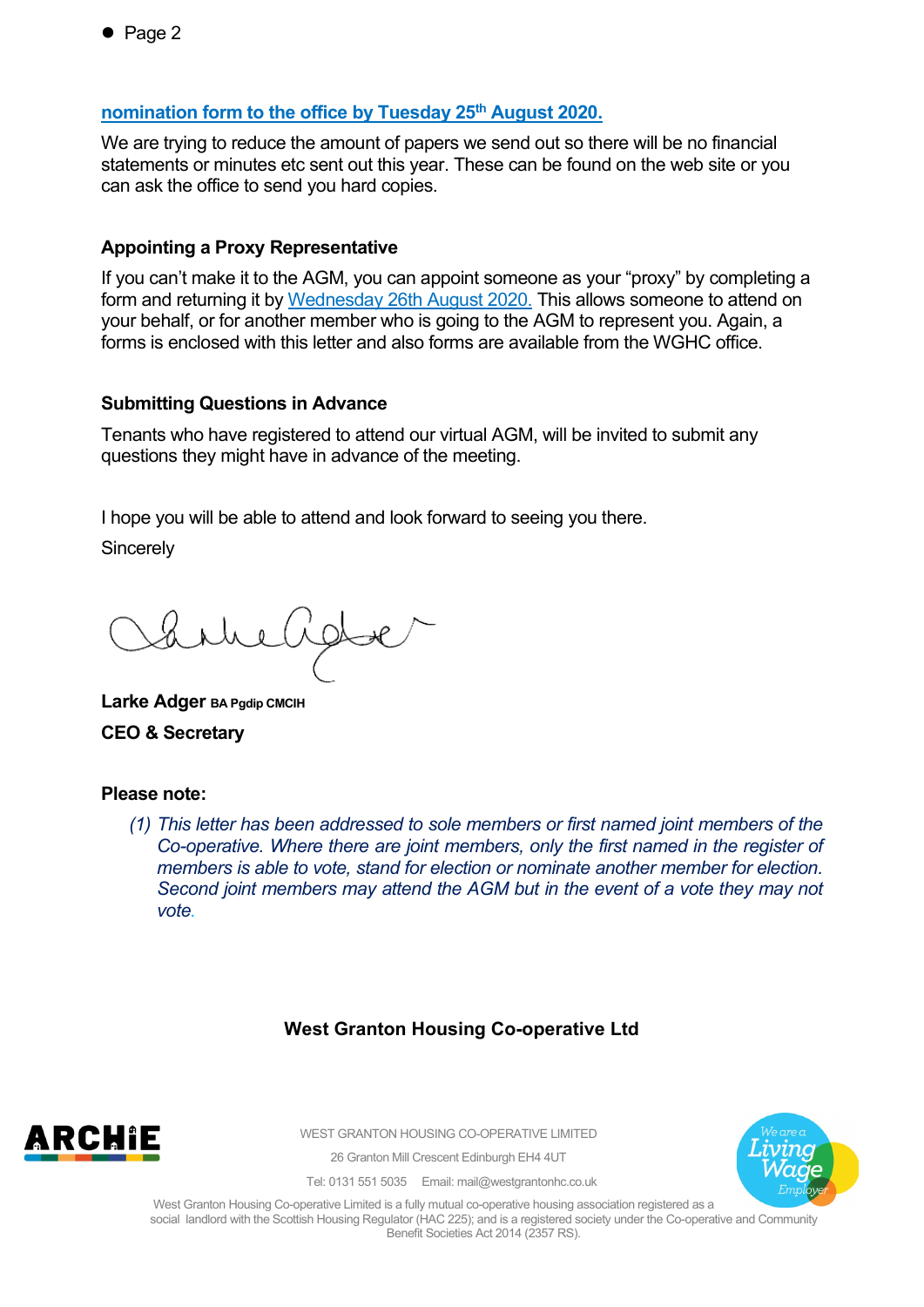$\bullet$  Page 3

## **The Minutes of 29th Annual General Meeting**

Wednesday 2nd September 2020

7pm

## Prentice Centre

#### **1st Members attending (12 x 1st members):**

George Thomson, Craig Bailey, Marilyn Dickson, Amanda Aitchison, Donna Anderson, Christine Tsurumaki, Jon Douglas, Joseph Moir, Elizabeth Robertson, Colin Fraser, June McDaid, Ronald Reid

#### **Joint members (without voting rights) present:**

3: Graham Carswell, Niger Sultana, James Simpson

#### **Members represented by proxy (24 members):**

#### **Quorum:**

The quorum is 7.5% which is equal to 28 members. 36 members were present or represented by proxy so the quorum of 7.5% was achieved.

#### **Joint members (without voting rights) present:**

3: Graham Carswell, Niger Sultana, James Simpson

#### **Others in attendance:**

Larke Adger (CEO); Phil Morrice (Alexander Sloan, Auditors); Les Graham, Fiona McIntosh, Jiewen Gao, Kirsteen Panther; Alan McKee (Staff).

### **1. Apologies**

Ronald Edmond

## **2. Draft Minutes of Annual General Meeting of 2nd September 2019**



WEST GRANTON HOUSING CO-OPERATIVE LIMITED

26 Granton Mill Crescent Edinburgh EH4 4UT



Tel: 0131 551 5035 Email: mail@westgrantonhc.co.uk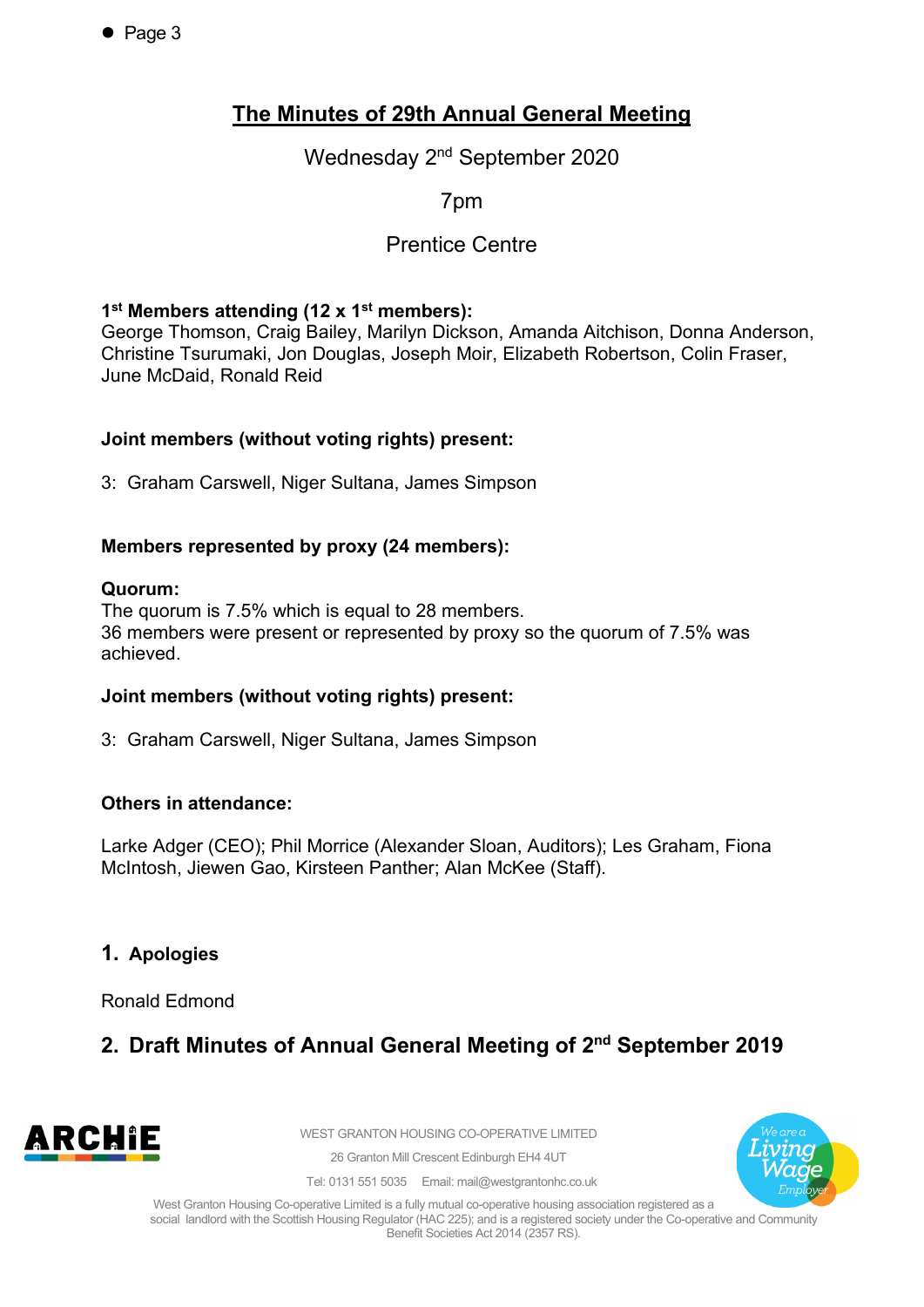The CEO reported that the draft minutes of the 2019 AGM had been available on our web site and from the office. Copies had been sent out with the link to those members who had registered to attend virtually. The CEO asked if there were any corrections to the minutes. The minutes were taken as read and to be a true record of the meeting.

#### **There were no corrections and the minutes were approved.**

## **3. Presentation of Accounts and Auditor's report – Rule 16.2**

Phil Morrice of Alexander Sloan, Auditors, presented the financial statements and gave a brief overview of the financial position of the Co-operative.

The audit report was for all members

It sets out the responsibilities of the management committee and the auditor. The auditor's opinion was that the accounts give a true and fair view and are in accordance with accounting standards.

P Morrice took members through the Statement of Comprehensive Income and the Statement of Financial Position, highlighting a number of the main points to note. In relation to overall performance, the Co-operative continues to perform well and invest in our properties. WGHC has a positive cash inflow which is important for future investment. The Co-operative continues to meet all its bank covenants.

P Morrice went onto take members through a summary of the highlights from the financial statements. He advised members a robust audit process had been undertaken. He confirmed that their audit had gone well and that the auditor had found no weaknesses in the controls from the work carried out. On this basis he was satisfied that the results reported reflected a 'true and fair view' of the financial performance of West Granton Housing Cooperative.

P Morrice concluded his run through of the accounts and audit and advised he was happy to take questions. There were no questions.

The CEO thanked Philip Morrice for his report.

## **4. Appointment of Auditor - Rules 16.4 and 68.1 to 70.3**

Larke Adger, as Secretary, reported.

She said the job of the Auditor is to check and report on the annual financial statements. In the course of that they get an idea of how a company is doing and they are required to raise any problems they come across. Alexander Sloan were appointed as Auditors to the Co-operative in 2013. This was the seventh year they have audited our financial statements and reported to the AGM. In accordance with good practice



WEST GRANTON HOUSING CO-OPERATIVE LIMITED

26 Granton Mill Crescent Edinburgh EH4 4UT Tel: 0131 551 5035 Email: mail@westgrantonhc.co.uk



West Granton Housing Co-operative Limited is a fully mutual co-operative housing association registered as a

social landlord with the Scottish Housing Regulator (HAC 225); and is a registered society under the Co-operative and Community Benefit Societies Act 2014 (2357 RS).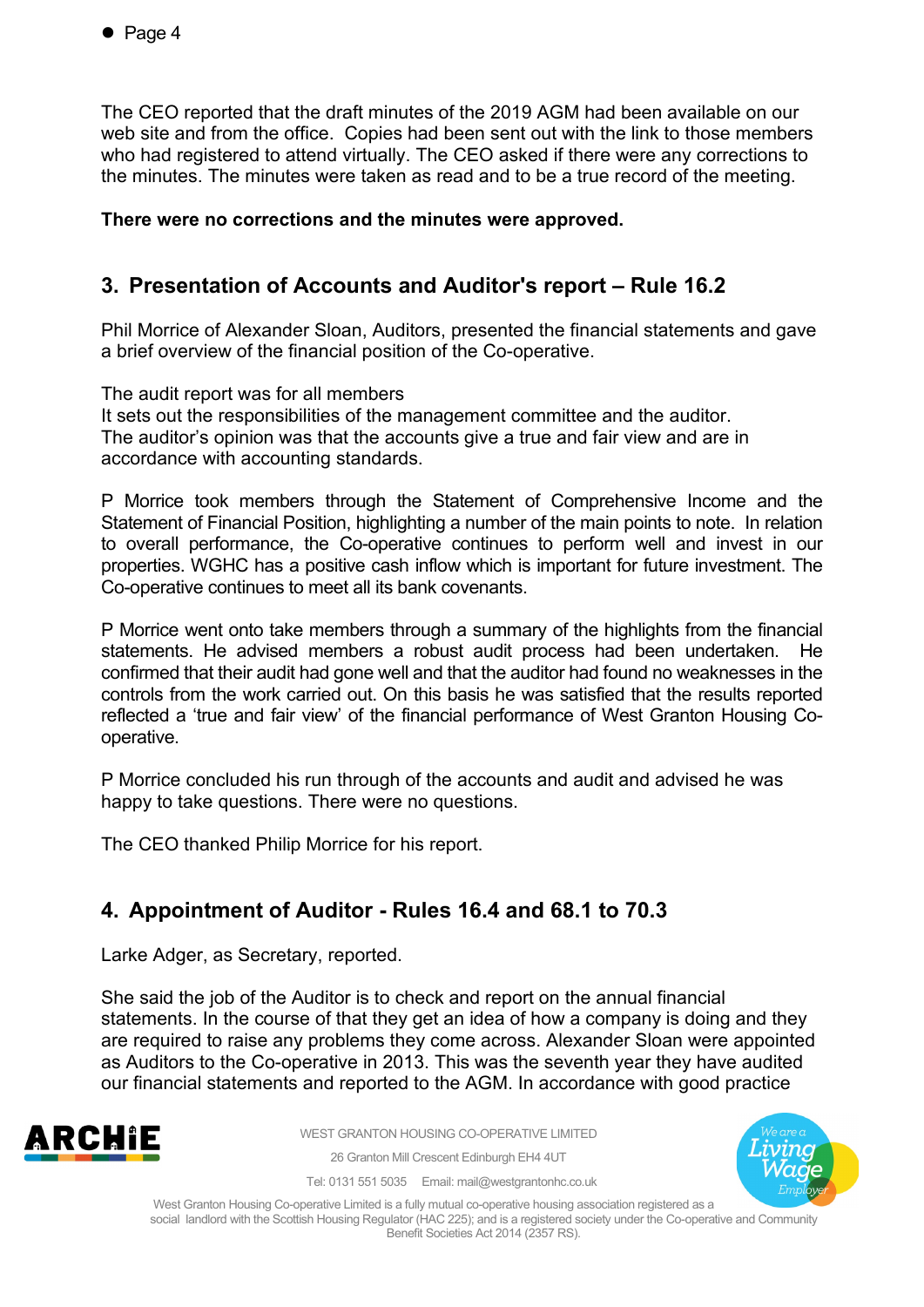West Granton Housing Co-operative is required to rotate External Auditors. This meant that 2020 was the last audit to be carried out by Alexander Sloan. The CEO confirmed that the correct and proper notice had been given as in accordance with Rules 70.2 and 70.3.

The CEO thanked P Morrice and all his staff at Alexander Sloan for their professional and efficient service to WGHC over the past 7 years. In addition, the CEO personally thanked P Morrice for the working relationship enjoyed over the period. A final farewell and thanks were announced.

The CEO explained that the above meant, following a tender process carried out on Public Contract Scotland a new auditor had been sourced.

The CEO asked the meeting if there were any objections to the new appointment of Chiene & Tait as our new Auditors. There were no objections.

**Chiene & Tait were appointed as auditors to West Granton Housing Co-operative Limited.**

## **5. Election of Committee of Management- Rules 16.3 and 35.1 to 37**

Larke Adger said that, as with most years, there was no need for an election. If there are fewer candidates than there are spaces then there is no election as would be explained by her report.

She then read out a report as follows:

RSL Committees can have up to 15 members.

If numbers fall to 7 or below we must inform the Scottish Housing Regulator and the future of the Co-operative comes into doubt.

**1.** In accordance with rule Rules 35.1 and 35.2, the three longest serving members since the date of their last election must retire this year. They can either retire at the end of the AGM or can retire beforehand and stand for re-election.

As we had 8 fully elected members before the AGM, we should have 3 members who need to stand down. Under Rule 35.4 if a Committee Member retires from the Committee on or before the date of the next AGM, that Committee member can stand for re-election without being nominated.

The retiring Committee Members should be those who have served longest on the Committee since the date of their last election.

The 2 members who must retire are:

• Donna Anderson and



WEST GRANTON HOUSING CO-OPERATIVE LIMITED

26 Granton Mill Crescent Edinburgh EH4 4UT



Tel: 0131 551 5035 Email: mail@westgrantonhc.co.uk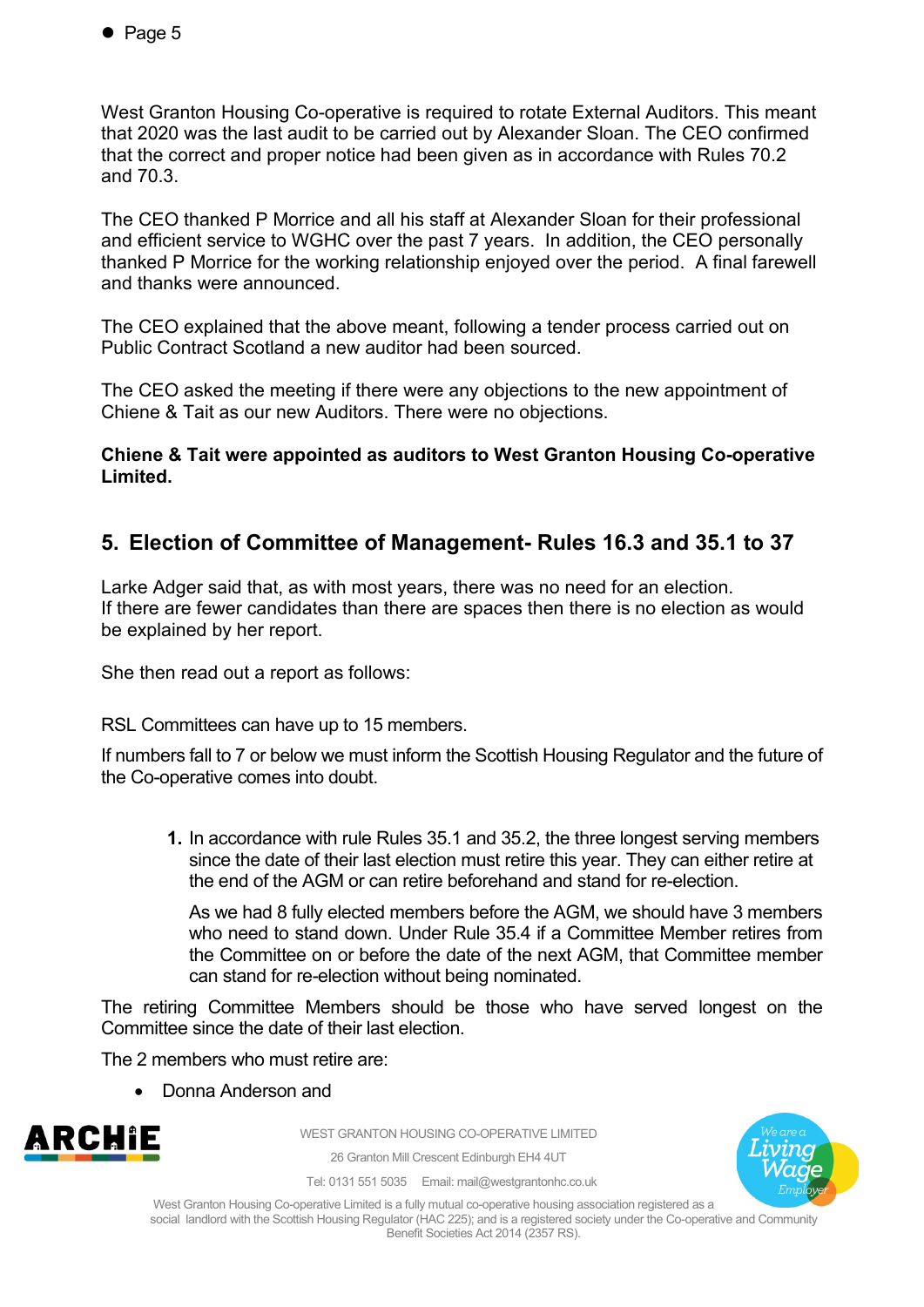- Page 6
	- Joe Moir
		- Both were last elected in 2017.

In addition, there must be a 3<sup>rd</sup> member to stand down. This member is Lorna Brown.

All three members are standing for re-election.

We received 3 nominations: Wendy Riordan, Colin Fraser and Amanda Aitchison.

Since a maximum of 15 members may serve on the committee and only 5 remain in office, the 3 members standing for re-election and the three nominees are all elected without need for a vote.

I therefore declare that: Donna Anderson, Joe Moir and Lorna Brown are all re-elected to the Committee of Management.

I further declare the full Committee of Management is as follows:

| <b>Committee</b> | <b>Member</b>   |
|------------------|-----------------|
| Donna            | Anderson        |
| Lorna            | <b>Brown</b>    |
| Marilyn          | <b>Dickson</b>  |
| Fiona            | <b>Marshall</b> |
| Joe              | Moir            |
| Elizabeth        | Robertson       |
| George           | Thomson         |
| Jon              | Douglas         |
| Wendy            | Riordan         |
| Amanda           | Aitchison       |
| Colin            | Fraser          |

That means there are 11 members of the Committee of Management. The next meeting of the Committee will be on Wednesday 16th September at 7pm. Due to the ongoing pandemic this meeting will be held virtually.

## **6. CEO Report & Questions**

L Adger firstly thanked all those members who attended virtually.

She then took members through a brief presentation of the Co-op's performance for the period 2020-21. The content of the presentation was reflective of the Annual Report, including comments and feedback on the pandemic and how this meant the WGHC Office had to close to the public and could only carry out essential services in line with Government guidance. A summary report of WGHC's key performance indicators was also given.

Virtual attendees had been asked to submit any questions in advance of the meeting. No questions had been submitted.



WEST GRANTON HOUSING CO-OPERATIVE LIMITED

26 Granton Mill Crescent Edinburgh EH4 4UT



Tel: 0131 551 5035 Email: mail@westgrantonhc.co.uk